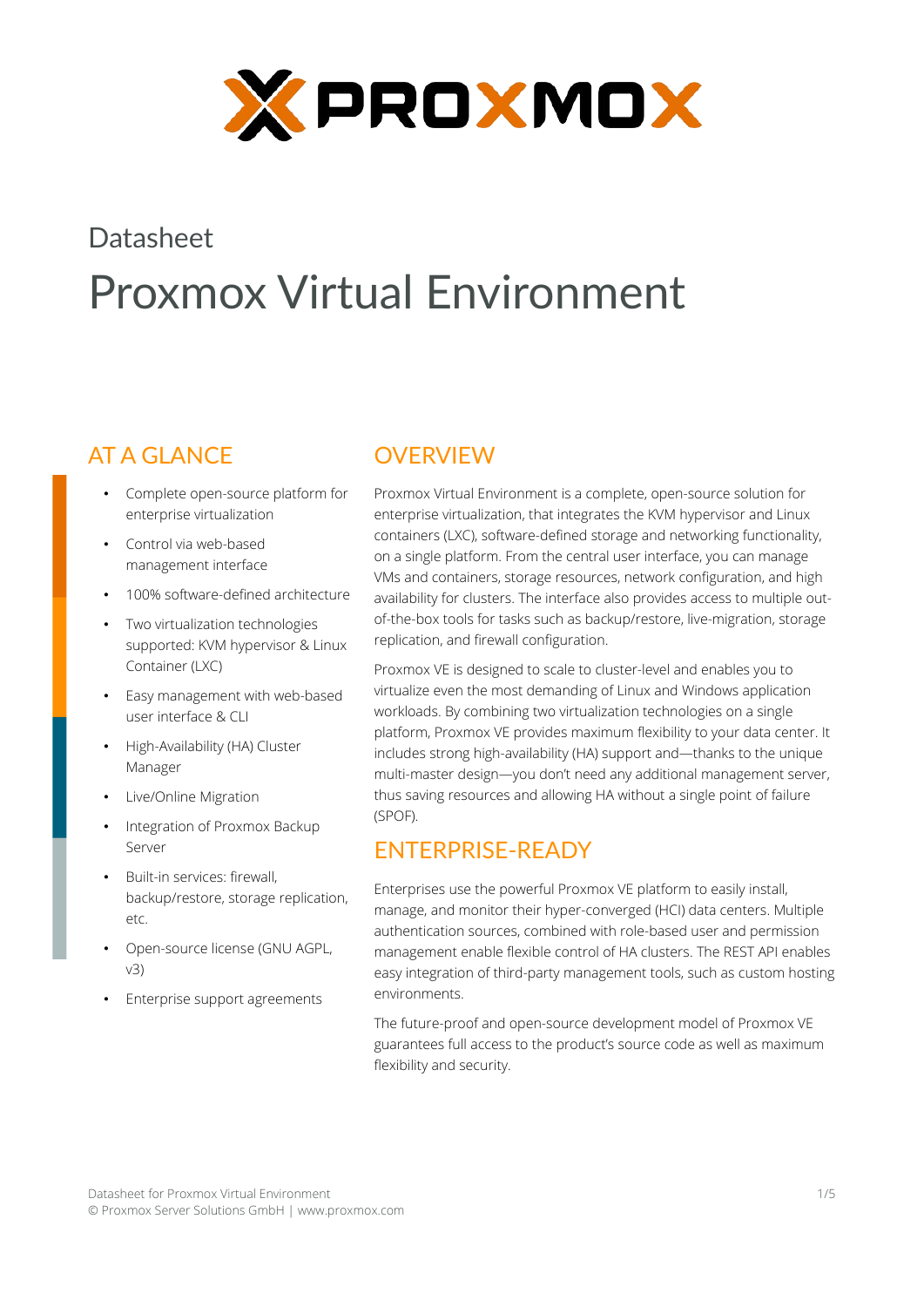# KEY FEATURES

# INDUSTRY-LEADING ENTERPRISE VIRTUALIZATION

- Linux and Windows servers, 32 and 64 bit operating systems.
- Support for the latest Intel and AMD server chip sets – for great VM performance.
- Near bare-metal performance for real-world enterprise workloads.
- Management layer containing all the capabilities to manage and monitor an open-source softwaredefined data center.

# OPEN-SOURCE SOFTWARE

- Published under the free and open-source GNU Affero General Public License, version 3 (AGPL,v3: http://www.gnu.org/licenses/agpl-3.0.html).
- Designed for community cooperation.
- Public code repository (Git).
- Bug tracker for issue tracking.
- Community support forum.
- Documentation, wiki, video tutorials, HOW-TOs ,...

# ENTERPRISE SUPPORT AGREEMENT

- Subscriptions to ensure business continuity.
- Exclusive access to the stable Enterprise Repository.
- Updates and version upgrades via GUI.
- Professional support from the Proxmox developers.

### HIGHLY AVAILABLE (HA) CLUSTER

- No single point of failure (no SPOF).
- Multi-master cluster.
- Manage the HA settings for KVM and LXC via GUI.
- pmxcfs—unique Proxmox VE Cluster File System: database-driven file system for storing configuration files, replicated in real-time across all nodes using Corosync.
- Based on proven Linux HA technologies, providing stable and reliable HA service.
- Resource agents for KVM and containers (LXC).

• Watchdog-based fencing.

# COMMAND LINE (CLI)

- Manage all components of your virtual environment.
- CLI with intelligent tab completion.
- Full UNIX man page documentation.

#### FENCING

- The Proxmox VE HA Manager uses self fencing, provided by hardware Watchdog or kernel Softdog.
- No simultaneous data access or corruption.
- Works ..out-of-the-box"
- Includes Proxmox VE HA Simulator for testing.

### WEB-BASED MANAGEMENT INTERFACE

- Integrated no need to install a separate management tool or any additional management node.
- Fast and easy creation of VMs and containers.
- Seamless integration and easy management of an entire cluster.
- Fast, search-driven interface, able to handle thousands of VMs.
- Based on the Ext JS JavaScript framework.
- Secure HTML5 console, supporting SSL.
- Let's Encrypt TLS certificates via the DNS-based challenge mechanism (or http).
- Subscription management via GUI.
- Simple management of APT repositories via GUI.
- Integrated documentation

# FLEXIBLE STORAGE OPTIONS

- Local storage such as ZFS (encryption possible), Btrfs, LVM, and LVMthin.
- Shared storage such as CIFS, iSCSI or NFS.
- Distributed storage such as Ceph RBD and CephFS.
- Encryption support for Ceph OSD and ZFS.
- Unlimited number of storage definitions (clusterwide).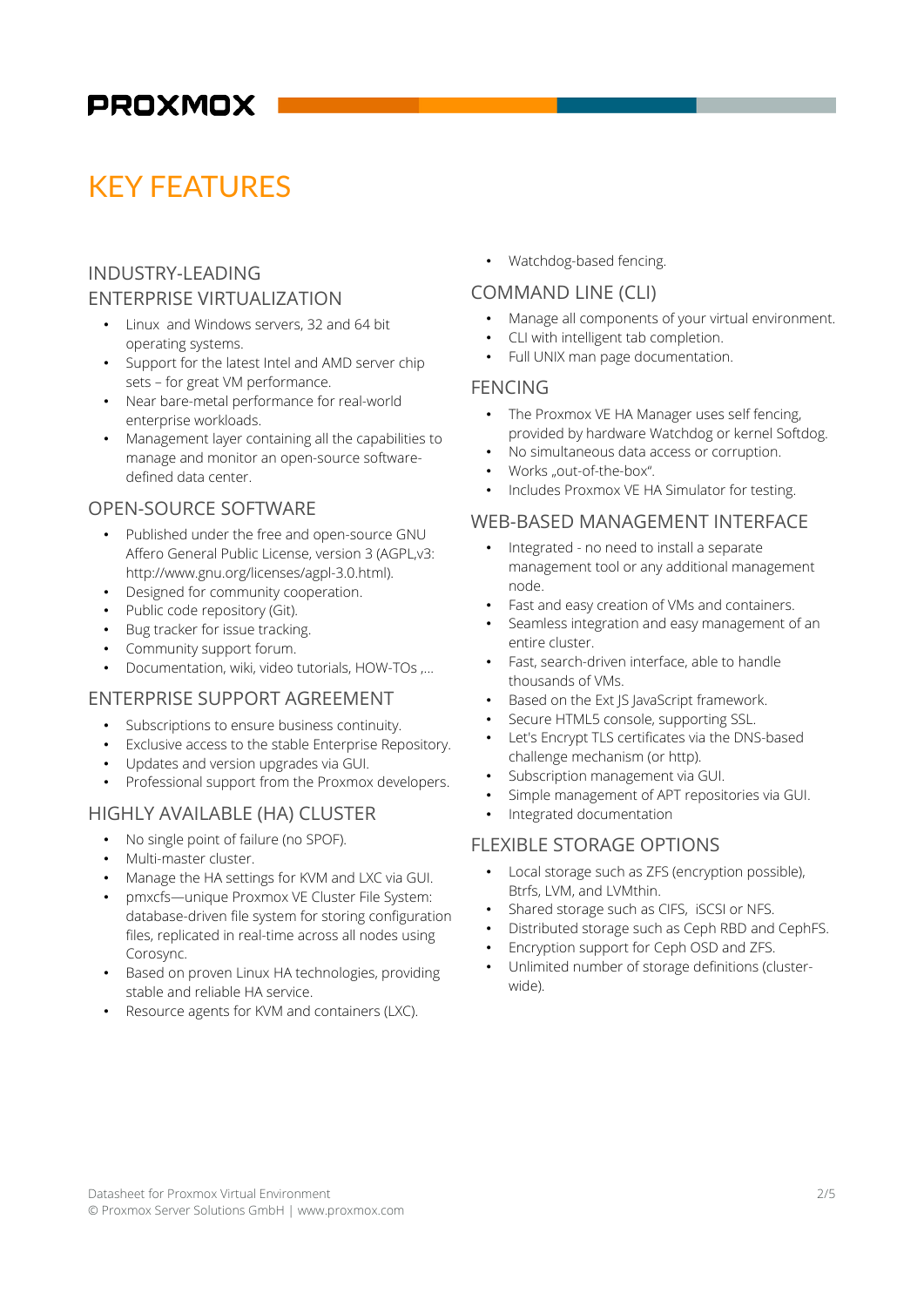# KEY FEATURES

### REST API

- Easy integration for third-party management tools.
- REST like API (JSON as primary data format).
- Easy and human readable data format (native web browser format).
- Full support for API tokens
- Automatic parameter verification (verification of return values).
- Automatic generation of the API documentation.
- Easy means of creating command line tools (use the same API).
- Resource Oriented Architecture (ROA).
- Declarative API definition using JSON Schema.

### LIVE/ONLINE MIGRATION

• Moving QEMU virtual servers from one physical host to another with zero downtime.

# STORAGE REPLICATION STACK (ZFS)

- Built-in, open-source storage replication framework.
- Redundancy for guests using local storage.
- Data availability without using shared storage.
- Asynchronous replication.
- Minimize data loss in the case of a failure.
- Improve reliability, fault-tolerance, and accessibility of your data.
- Supports live migration.

# SOFTWARE-DEFINED STORAGE (SDS) WITH CEPH

- Integrated Ceph, a distributed object store and file system.
- Management via GUI or CLI.
- Run Ceph RBD and CephFS directly on the Proxmox VE cluster nodes.
- Easy-to-use installation wizard.
- Proxmox delivers its own Ceph packages.
- Ceph support is included in the support agreement.

### VIRTUALIZED NETWORKING

- Bridged networking model.
- Each host with up to 4094 bridges.
- TCP/IP configuration.
- IPv4 and IPv6 support.
- Support for VLANs.
- Integrates Open vSwitch.

# BACKUP AND RESTORE

- Full backups of VMs and containers.
- Live snapshot backups.
- Define multiple schedules and backup storages.
- GUI and CLI integration.
- Backup and restore via GUI.
- Run scheduled backup jobs manually in the GUI.
- Monitor backup jobs via the GUI's "Tasks" tab.
- Back up VMs with IOThreads enabled.

# INTEGRATION OF PROXMOX BACKUP **SERVER**

- Full support for the open-source, enterprise backup solution from Proxmox.
- Incremental, fully deduplicated backups of VMs, containers, and physical hosts.
- QEMU dirty-bitmaps for VM backup.
- Strong encryption on the client-side, with easy encryption key management.
- Single-file and directory restore.
- With live-restore, guests start as soon as the restore does.

### TWO-FACTOR AUTHENTICATION

- Providing high security.
- 2 types: Time-based One Time Passwords (TOTP) and YubiKey.
- Able to use a hardware-based TOTP key.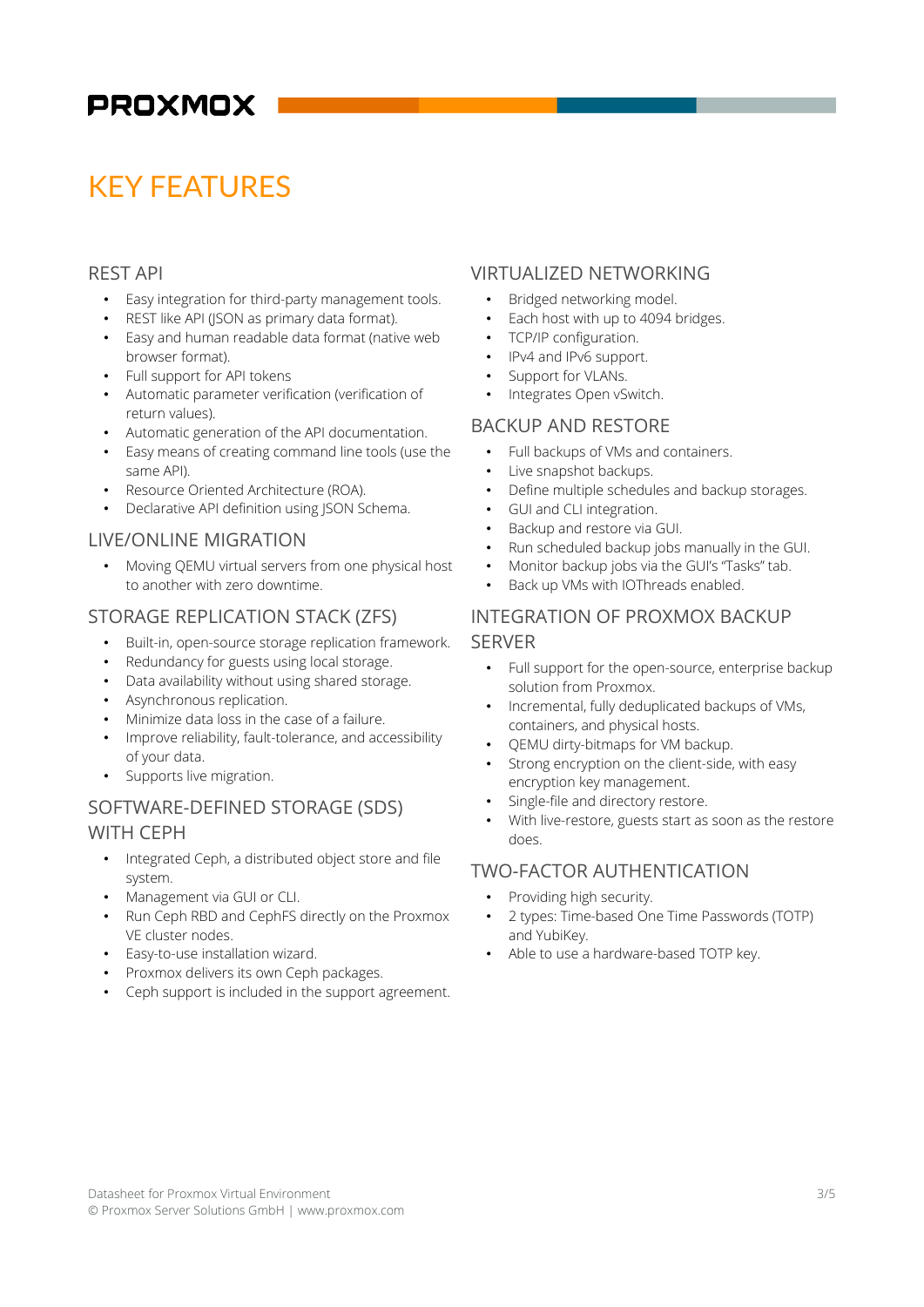# KEY FEATURES

# MULTIPLE AUTHENTICATION SOURCES

- Proxmox VE supports multiple authentication sources.
- Linux PAM standard authentication (e.g., 'root' and other local users).
- Built-in Proxmox VE authentication server.
- Microsoft Active Directory (MS ADS).
- LDAP
- Single Sign-On (SSO) with OpenID Connect

### ROLE-BASED ADMINISTRATION

- User and permission management for all objects (VMs, storage systems, nodes, etc.)
- Proxmox VE comes with a number of predefined roles (groups of privileges) which cover common use cases. The contained privileges can be seen in the GUI.
- Permissions to control access to objects (access control lists). Each permission specifies a subject (user or group) and a role (set of privileges) on a specific path.

# VM TEMPLATES AND CLONES

- Deploying VMs from templates is blazing fast, very convenient, and if you use linked clones, highly storage efficient.
- Linked and full clones.

### PROXMOX VE FIREWALL

- Supporting IPv4 and IPv6.
- Linux-based netfilter technology. Stateful firewall provides high bandwidth.
- Distributed: main configuration in Proxmox VE cluster file system, with iptable rules stored in nodes.
- Cluster-wide settings.
- 3 levels of configuration (data center, host, VM/CT).
- Support for 'raw' tables; enable SYN flood attack protection.